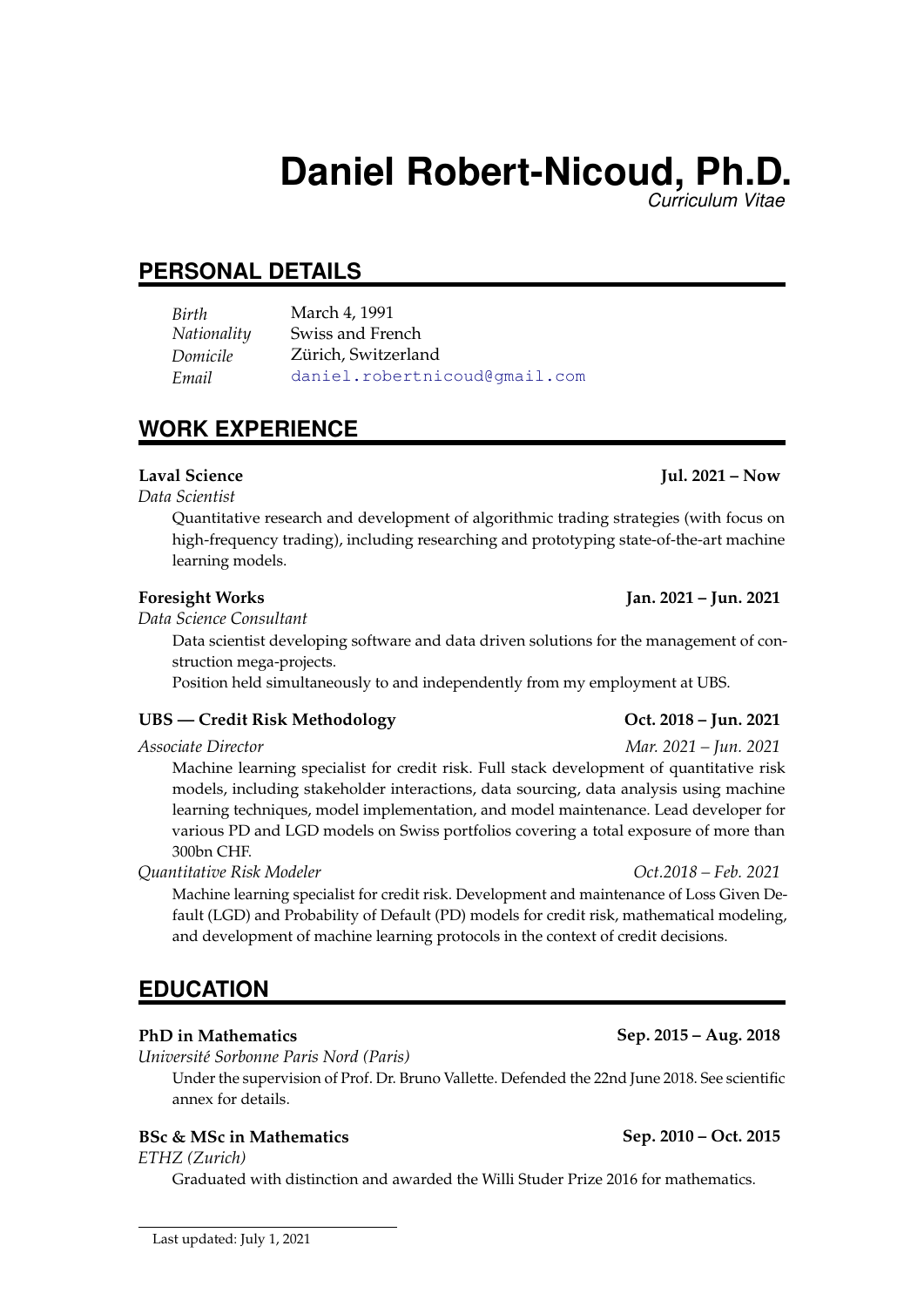# **SKILLS**

| Languages   | Italian (mother tongue)<br>French (mother tongue)<br>English (fluent)<br>German (good) |
|-------------|----------------------------------------------------------------------------------------|
| Software    | MS Office, LATFX                                                                       |
| Programming | Python 3, Scala, Spark, SQL, SAS<br>Basic knowledge of Java, Julia                     |
| Versioning  | ≒it                                                                                    |

## **AWARDS**

**Willi Studer Prize 2016** *ETHZ (Zurich)*

# **DEVELOPED SOFTWARE**

dupont-contraction A Python package for calculations in algebraic topology.

# **ADDITIONAL CERTIFICATIONS**

**Functional Programming in Scala Specialization Jun. 2021** *Coursera*

# **HOBBIES**

*Sports* Martial arts, bouldering *Other* Academic research, dancing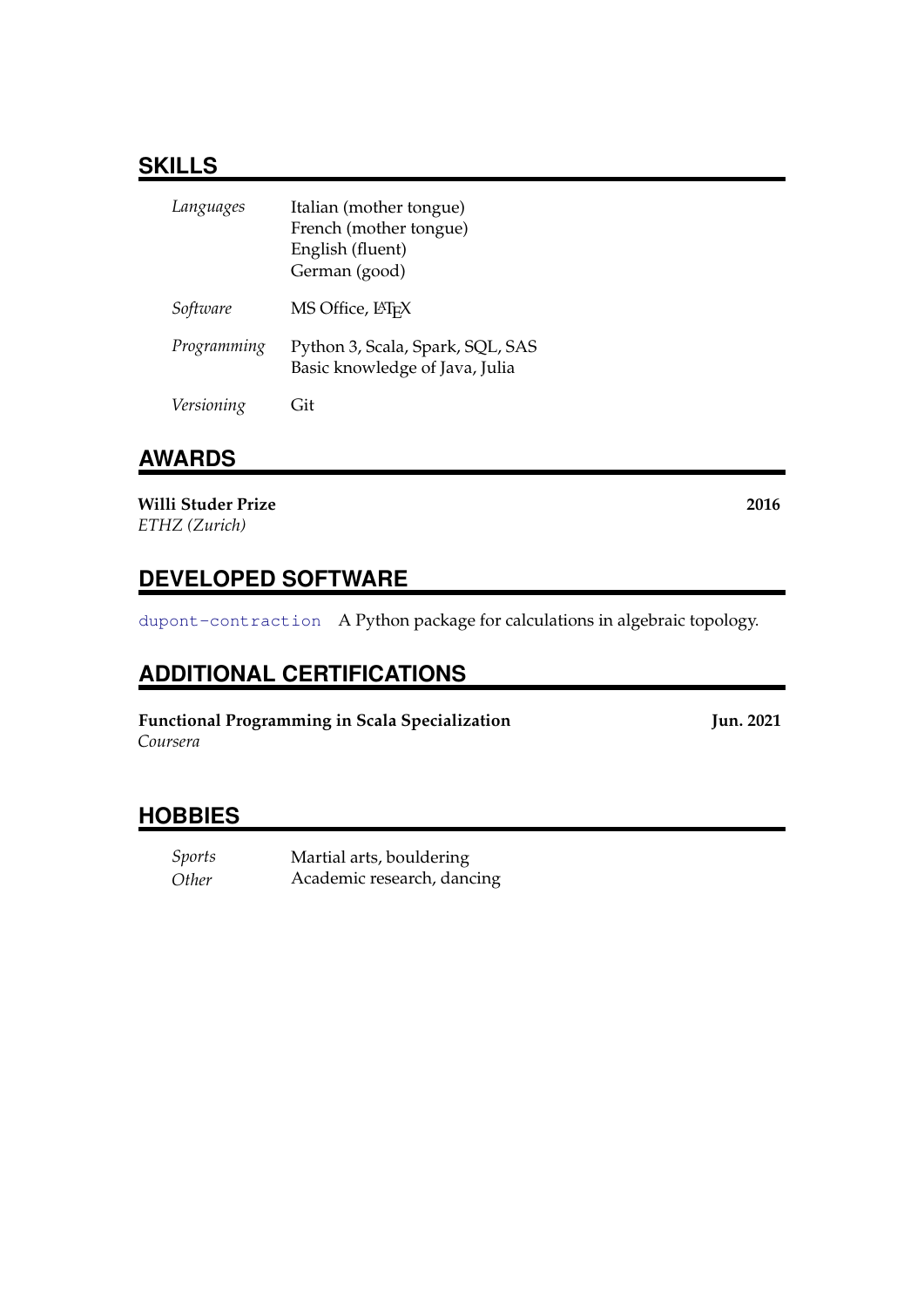# **Daniel Robert-Nicoud**

*Scientific Annex*

# **PUBLICATIONS**

### **Homotopy morphisms between convolution homotopy Lie algebras** Daniel Robert-Nicoud and Felix Wierstra

*Journal of Noncommutative Geometry* 13(4):1435–1462, 2019 Can also be found at arXiv:1712.00794

### **Representing the deformation** ∞**-groupoid**

Daniel Robert-Nicoud *Algebraic & Geometric Topology* 19(3):1453–1476, 2019 Can also be found at arXiv:1702.02529

## **Convolution algebras and the deformation theory of infinity-morphisms** Daniel Robert-Nicoud and Felix Wierstra *Homology, Homotopy and Applications* 21(1):351–373, 2019

Can also be found at arXiv:1806.03371

## **A model structure for the Goldman–Millson theorem**

Daniel Robert-Nicoud *Graduate Journal of Mathematics*, 3(1):15–30, 2018 Can also be found at arXiv:1803.03144

### **Deformation theory with homotopy algebra structures on tensor products**

Daniel Robert-Nicoud *Documenta Mathematica*, 23:189–240, 2018 Can also be found at arXiv:1702.02194

# **PREPRINTS**

### **Higher Lie theory**

Daniel Robert-Nicoud and Bruno Vallette Preprint (2020). Can be found at arXiv:2010.10485

# **Lie, associative, and commutative quasi-isomorphism**

Ricardo Campos, Dan Petersen, Daniel Robert-Nicoud, and Felix Wierstra Preprint (2019). Can be found at arXiv:1904.03585